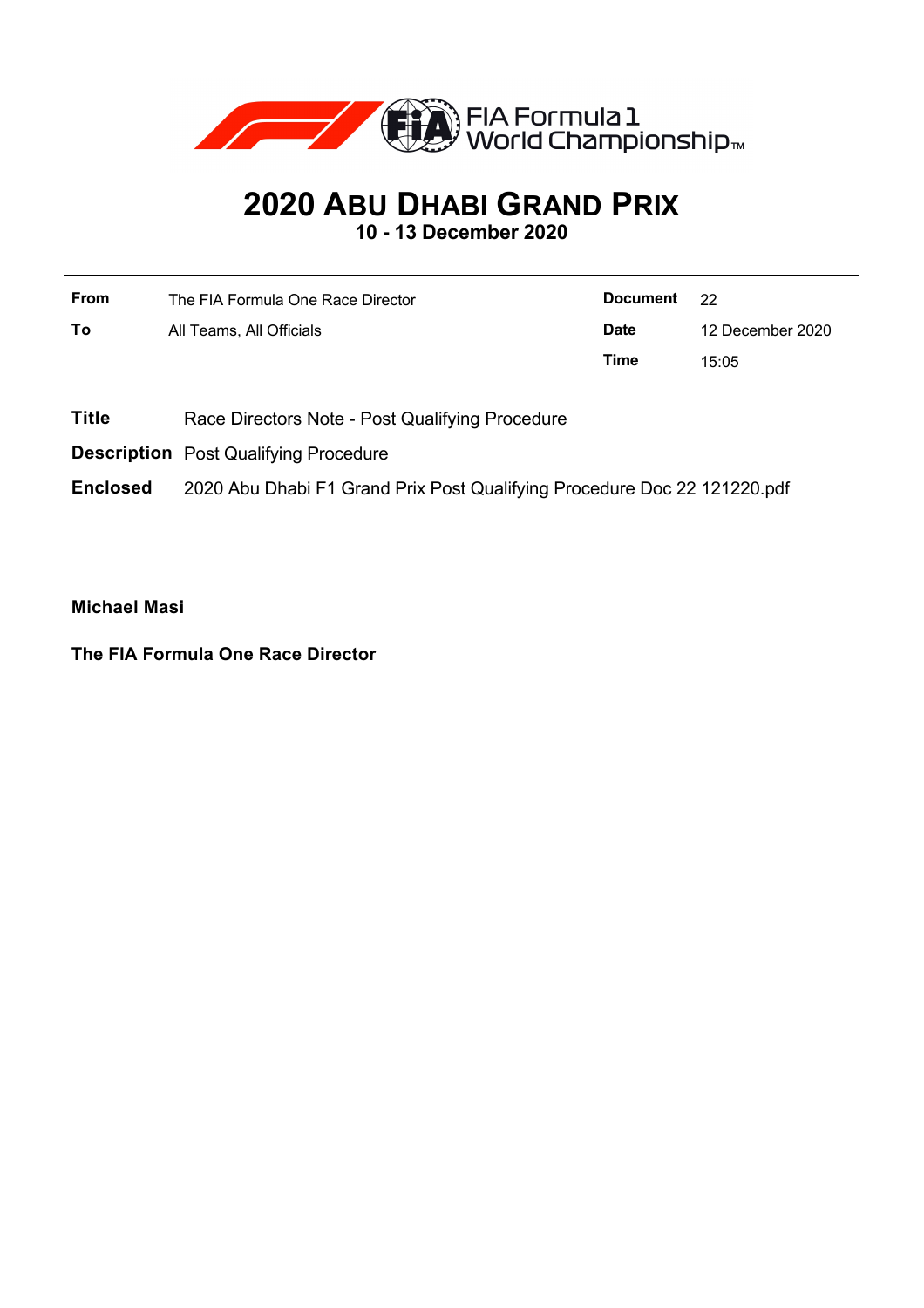

## **2020 ABU DHABI GRAND PRIX**

**10 - 13 December 2020**

| From | The FIA Formula One Race Director | Document            | - 22                      |
|------|-----------------------------------|---------------------|---------------------------|
| To   | All Teams, All Officials          | <b>Date</b><br>Time | 12 December 2020<br>15:05 |

## **NOTE TO TEAMS: POST QUALIFYING PROCEDURE**

The Post-Qualifying interview procedure requires the top three drivers to be interviewed as soon as they get out of their cars in the Pit Lane.

Should either of your drivers be among the top three at the end of qualifying we would like to ask for your co-operation in following the procedure below:

- If they take the chequered flag at the end of Q3, the fastest three drivers should proceed directly to the Pit Lane where the 1, 2, 3 boards which will be located at the pit lane entry in front of the Race Control Tower.
- Other than the team mechanics (with cooling fans if necessary), officials and FIA pre-approved television crews and the four (4) FIA-approved photographers, no one else will be allowed in the designated area at this time (no driver physios nor team PR personnel).
- Once out of their cars, the top three Drivers will be weighed by the FIA. Each Driver must remain fully attired until after they have been weighed (e.g: Helmet, Gloves, etc).
- After the Drivers have been weighed, the Post-Qualifying interviews will take place in this designated area. The interviewer will be David Coulthard.
- If one of the top three drivers is already in the Pit Lane at the end of the session, the team should ensure that he goes directly to the designated area once the other drivers have arrived there.
- At the end of the live interviews the pole position driver will be led to the backdrop located underneath the podium for the AfRS and Pirelli Pole Position Award photo opportunity.
- The top three drivers will then be escorted by the FIA Media Delegate to the FIA Press Conference located on the ground floor of the Media Centre Building at the back of the paddock.
- At the end of the FIA Press Conference, the top three drivers will go to the TV pen, located at the Pit Entry end of the Paddock and they may be accompanied by their press officers, who should wait to collect their drivers at the back of the press conference room.
- *NB: Drivers eliminated in Q1 and Q2, drivers classified from 4th to 10th in Q3 and drivers who did not participate to Q1 but are eligible to race must also attend the TV pen interview session after they have been weighed by the FIA at the end of the last part of qualifying in which they participated.*

Please see the attached Qualifying - Parc Fermé Diagram.

## **Michael Masi**

**FIA Formula One Race Director**